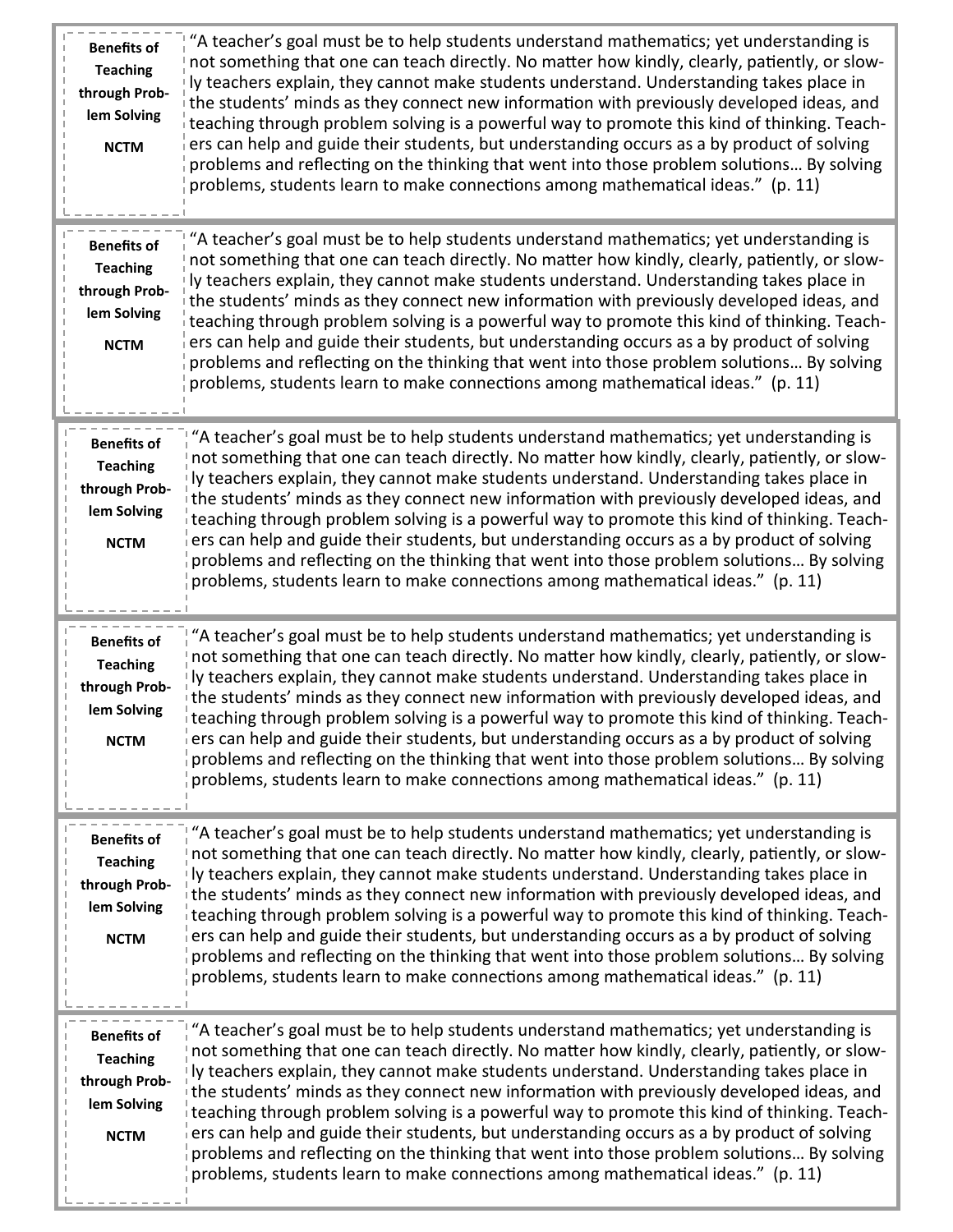| <b>13 Rules That</b><br><b>Expire</b><br>Karen Karp, Sarah Bush,<br><b>Barbara Dougherty</b><br>∣NCTM<br>Teaching Children Mathe-<br>matics<br>August 2014    | We teach kids these rules, but the rules only hold up so long. In this section,<br>we point out rules that seem to hold true at the moment, given the context the<br>student is learning. However, students later find that these rules are not always<br>true; in fact, these rules "expire." Such experiences can be frustrating and, in<br>students' minds, can further the notion that mathematics is a mysterious series<br>of tricks and tips to memorize rather than big concepts that relate to one an-<br>other. (p. 20) |
|---------------------------------------------------------------------------------------------------------------------------------------------------------------|-----------------------------------------------------------------------------------------------------------------------------------------------------------------------------------------------------------------------------------------------------------------------------------------------------------------------------------------------------------------------------------------------------------------------------------------------------------------------------------------------------------------------------------|
| 13 Rules That<br><b>Expire</b><br>Karen Karp, Sarah Bush,<br><b>Barbara Dougherty</b><br>I NCTM<br>Teaching Children Mathe-<br>matics<br>August 2014          | We teach kids these rules, but the rules only hold up so long. In this section,<br>we point out rules that seem to hold true at the moment, given the context the<br>student is learning. However, students later find that these rules are not always<br>true; in fact, these rules "expire." Such experiences can be frustrating and, in<br>students' minds, can further the notion that mathematics is a mysterious series<br>of tricks and tips to memorize rather than big concepts that relate to one an-<br>other. (p. 20) |
| 13 Rules That<br><b>Expire</b><br>Karen Karp, Sarah Bush,<br><b>Barbara Dougherty</b><br>∣NCTM<br>I Teaching Children Mathe-<br>matics<br>August 201413 Rules | We teach kids these rules, but the rules only hold up so long. In this section,<br>we point out rules that seem to hold true at the moment, given the context the<br>student is learning. However, students later find that these rules are not always<br>true; in fact, these rules "expire." Such experiences can be frustrating and, in<br>students' minds, can further the notion that mathematics is a mysterious series<br>of tricks and tips to memorize rather than big concepts that relate to one an-<br>other. (p. 20) |
| 13 Rules That<br><b>Expire</b><br>Karen Karp, Sarah Bush,<br><b>Barbara Dougherty</b><br><b>NCTM</b><br>Teaching Children Mathe-<br>matics<br>August 2014     | We teach kids these rules, but the rules only hold up so long. In this section,<br>we point out rules that seem to hold true at the moment, given the context the<br>student is learning. However, students later find that these rules are not always<br>true; in fact, these rules "expire." Such experiences can be frustrating and, in<br>students' minds, can further the notion that mathematics is a mysterious series<br>of tricks and tips to memorize rather than big concepts that relate to one an-<br>other. (p. 20) |
| <b>13 Rules That</b><br><b>Expire</b><br>Karen Karp, Sarah Bush,<br><b>Barbara Dougherty</b><br>∣NCTM<br>Teaching Children Mathe-<br>matics<br>August 2014    | We teach kids these rules, but the rules only hold up so long. In this section,<br>we point out rules that seem to hold true at the moment, given the context the<br>student is learning. However, students later find that these rules are not always<br>true; in fact, these rules "expire." Such experiences can be frustrating and, in<br>students' minds, can further the notion that mathematics is a mysterious series<br>of tricks and tips to memorize rather than big concepts that relate to one an-<br>other. (p. 20) |
| 13 Rules That<br><b>Expire</b><br>Karen Karp, Sarah Bush,<br><b>Barbara Dougherty</b><br>I NCTM<br>Teaching Children Mathe-<br>matics<br>August 2014          | We teach kids these rules, but the rules only hold up so long. In this section,<br>we point out rules that seem to hold true at the moment, given the context the<br>student is learning. However, students later find that these rules are not always<br>true; in fact, these rules "expire." Such experiences can be frustrating and, in<br>students' minds, can further the notion that mathematics is a mysterious series<br>of tricks and tips to memorize rather than big concepts that relate to one an-<br>other. (p. 20) |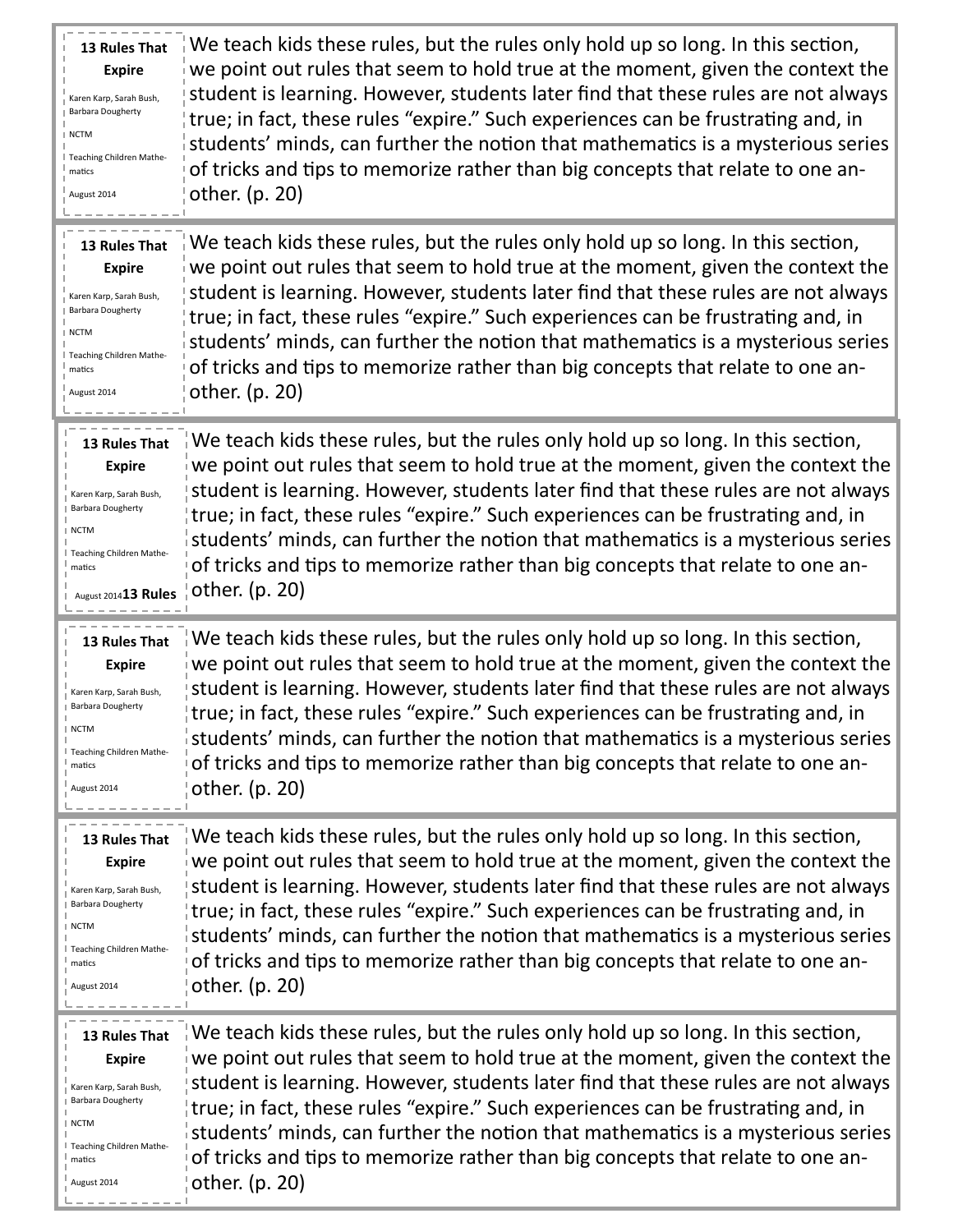| <b>How People</b><br>Learn<br>National<br>Research Council<br>2000        | A key finding in research on learning is that organizing information into a con-<br>ceptual framework (landscape) allows for greater "transfer". It allows students<br>to apply what was learned in new situations and to learn related information<br>more quickly. Students learn best when connections are made. (p. 17)        |
|---------------------------------------------------------------------------|------------------------------------------------------------------------------------------------------------------------------------------------------------------------------------------------------------------------------------------------------------------------------------------------------------------------------------|
| <b>How People</b><br>Learn<br>National<br>Research Council<br>2000        | A key finding in research on learning is that organizing information into a con-<br>ceptual framework (landscape) allows for greater "transfer". It allows students<br>to apply what was learned in new situations and to learn related information<br>more quickly. Students learn best when connections are made. (p. 17)        |
| <b>How People</b><br>Learn<br>National<br>Research Council<br>2000        | $\alpha$ key finding in research on learning is that organizing information into a con-<br>ceptual framework (landscape) allows for greater "transfer". It allows students<br>to apply what was learned in new situations and to learn related information<br>more quickly. Students learn best when connections are made. (p. 17) |
| <b>How People</b><br>Learn<br>National<br>Research Council<br>2000        | A key finding in research on learning is that organizing information into a con-<br>ceptual framework (landscape) allows for greater "transfer". It allows students<br>to apply what was learned in new situations and to learn related information<br>more quickly. Students learn best when connections are made. (p. 17)        |
| <b>How People</b><br>Learn<br>National<br><b>Research Council</b><br>2000 | A key finding in research on learning is that organizing information into a con-<br>ceptual framework (landscape) allows for greater "transfer". It allows students<br>to apply what was learned in new situations and to learn related information<br>more quickly. Students learn best when connections are made. (p. 17)        |
| <b>How People</b><br>Learn<br>National<br>Research Council<br>2000        | A key finding in research on learning is that organizing information into a con-<br>ceptual framework (landscape) allows for greater "transfer". It allows students<br>to apply what was learned in new situations and to learn related information<br>more quickly. Students learn best when connections are made. (p. 17)        |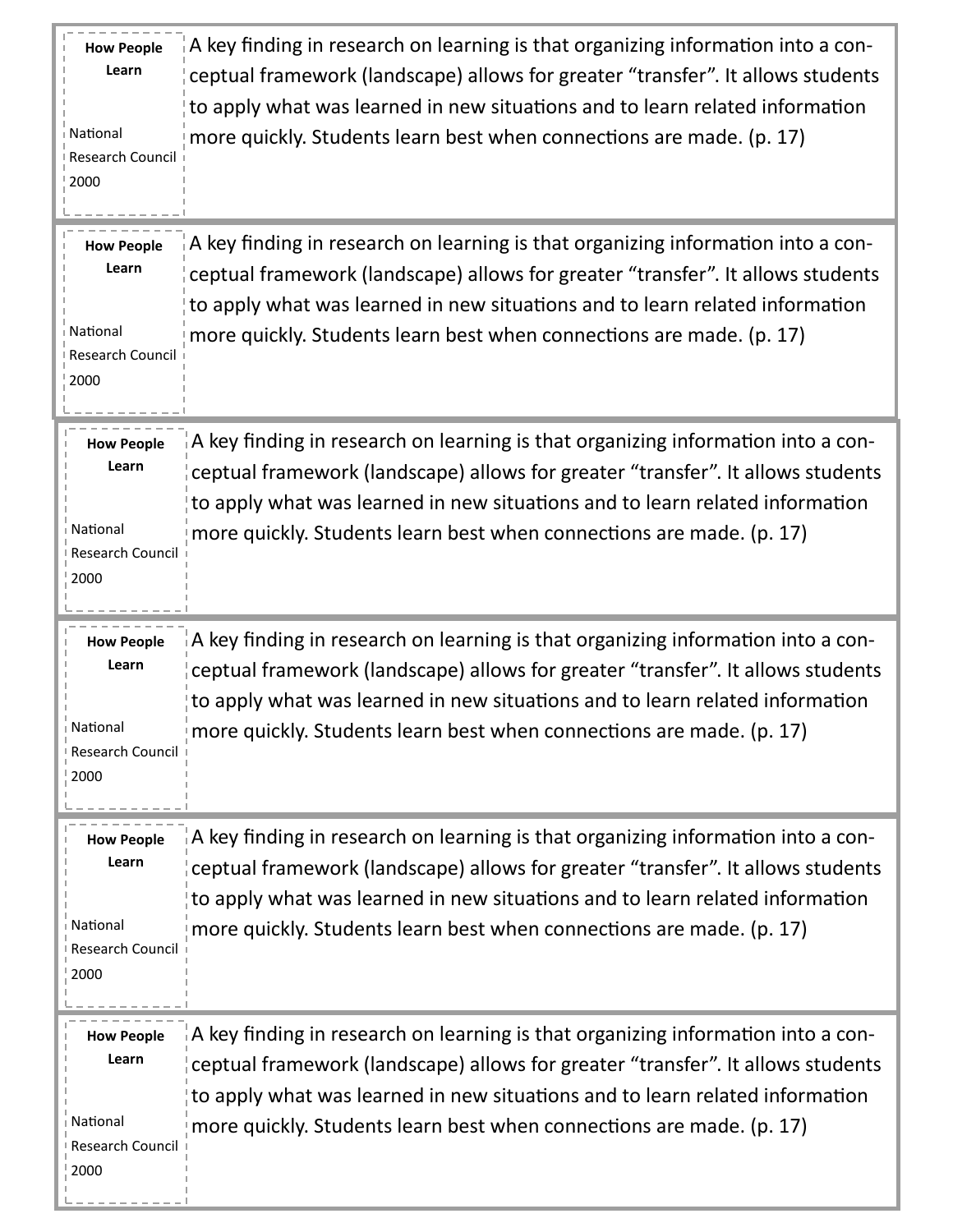**Elementary and Middle School Mathematics: teaching developmentally.**

Van de Walle, Karp, Bay-Williams

**Elementary and Middle School Mathematics: teaching developmentally.**

Van de Walle, Karp, Bay-Williams

**Elementary and Middle School Mathematics: teaching developmentally.**

Van de Walle, Karp, Bay-Williams

**Elementary and Middle School Mathematics: teaching developmentally.**

Van de Walle, Karp, Bay-Williams

Understanding is a measure of the quality and the quantity of **connections that a new idea has with existing ideas**. The greater the number of connections to a network of ideas, the better the understanding.

**Elementary and Middle School Mathematics: teaching developmentally.**

Van de Walle, Karp, Bay-Williams

Understanding is a measure of the quality and the quantity of **connections that a new idea has with existing ideas**. The greater the number of connections to a network of ideas, the better the understanding.

**Elementary and Middle School Mathematics: teaching developmentally.**

Van de Walle, Karp, Bay-Williams



Understanding is a measure of the quality and the quantity of **connections that a new idea has with existing ideas**. The greater the number of connections to a network of ideas, the better the understanding.



Understanding is a measure of the quality and the quantity of **connections that a new idea has with existing ideas**. The greater the number of connections to a network of ideas, the better the understanding.

Understanding is a measure of the quality and the quantity of

Understanding is a measure of the quality and the quantity of

**connections that a new idea has with existing ideas**. The greater the number of connections to a network of ideas, the better the

**connections that a new idea has with existing ideas**. The greater the number of connections to a network of ideas, the better the



understanding.

understanding.



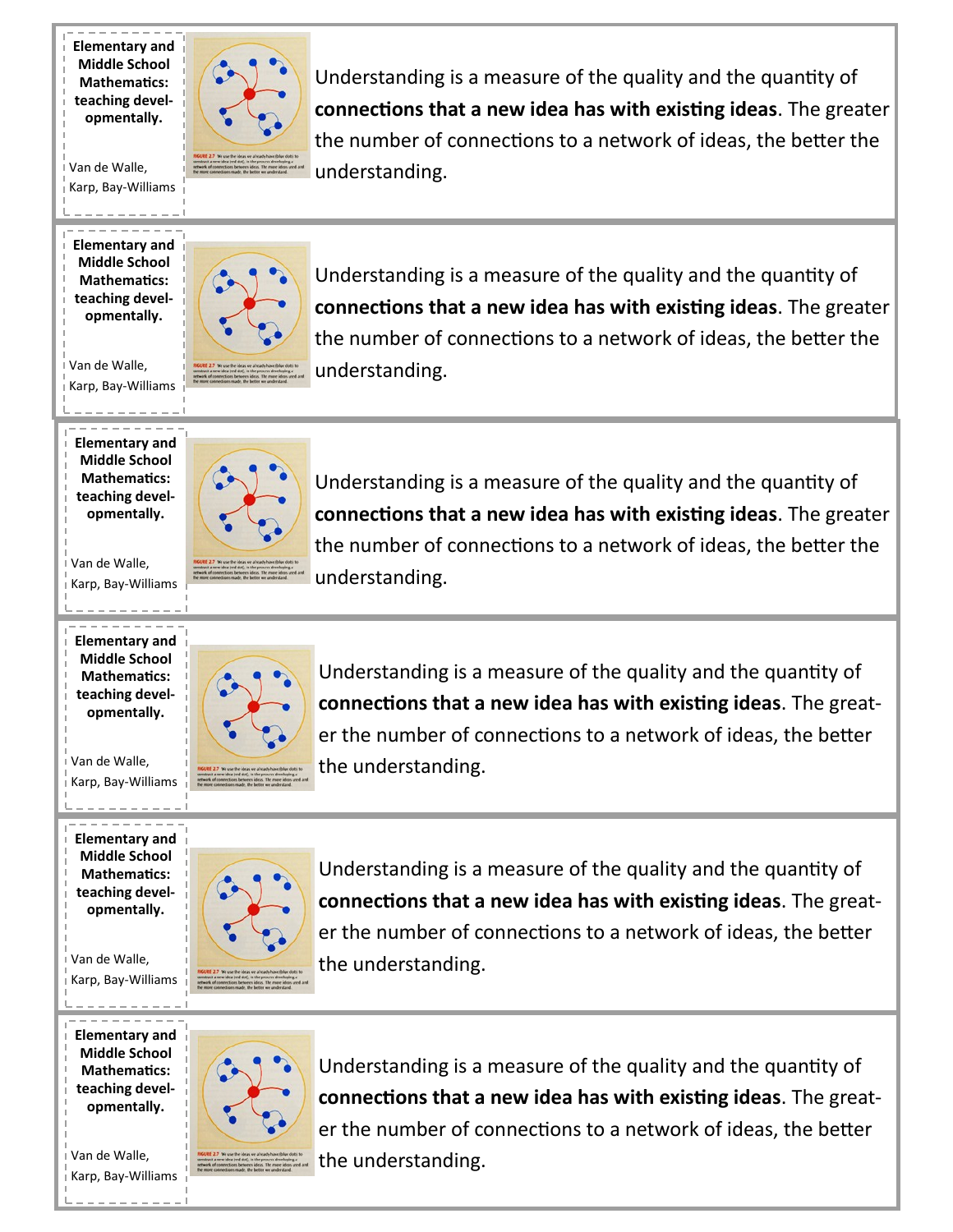| <b>Making Sense:</b><br>teaching and<br>learning mathe-<br>matics with un<br>derstanding  | Mathematical systems are filled with relationships. Take the base-ten number system for an<br>example. The simple looking numeral 328 is loaded with relationships that can be construct-<br>ed by students- relationships between the values of the digits, between the units represent-<br>ed by the different positions, and so on. |
|-------------------------------------------------------------------------------------------|----------------------------------------------------------------------------------------------------------------------------------------------------------------------------------------------------------------------------------------------------------------------------------------------------------------------------------------|
| Hiebert, J. et al<br>1997                                                                 | Tasks that invite students to explore relationships of this kind, while they are solving prob-<br>lems, are likely to leave behind insights into the structure of this mathematical system and<br>connections within the system.                                                                                                       |
| <b>Making Sense:</b><br>teaching and<br>learning mathe-<br>matics with un-<br>derstanding | Mathematical systems are filled with relationships. Take the base-ten number system for an<br>example. The simple looking numeral 328 is loaded with relationships that can be construct-<br>ed by students- relationships between the values of the digits, between the units represent-<br>ed by the different positions, and so on. |
| Hiebert, J. et al<br>1997                                                                 | Tasks that invite students to explore relationships of this kind, while they are solving prob-<br>$\vert$ lems, are likely to leave behind insights into the structure of this mathematical system and<br>connections within the system.                                                                                               |
| <b>Making Sense:</b><br>teaching and<br>learning mathe-<br>matics with un-<br>derstanding | Mathematical systems are filled with relationships. Take the base-ten number system for an<br>example. The simple looking numeral 328 is loaded with relationships that can be construct-<br>ed by students- relationships between the values of the digits, between the units represent-<br>ed by the different positions, and so on. |
| Hiebert, J. et al<br>1997                                                                 | Tasks that invite students to explore relationships of this kind, while they are solving prob-<br>lems, are likely to leave behind insights into the structure of this mathematical system and<br>connections within the system.                                                                                                       |
|                                                                                           |                                                                                                                                                                                                                                                                                                                                        |
| <b>Making Sense:</b><br>teaching and<br>learning mathe-<br>matics with un-<br>derstanding | Mathematical systems are filled with relationships. Take the base-ten number system for an<br>example. The simple looking numeral 328 is loaded with relationships that can be construct-<br>ed by students- relationships between the values of the digits, between the units represent-<br>ed by the different positions, and so on. |
| Hiebert, J. et al<br>1997                                                                 | Tasks that invite students to explore relationships of this kind, while they are solving prob-<br>lems, are likely to leave behind insights into the structure of this mathematical system and<br>connections within the system.                                                                                                       |
| <b>Making Sense:</b><br>teaching and<br>learning mathe-<br>matics with un-<br>derstanding | Mathematical systems are filled with relationships. Take the base-ten number system for an<br>example. The simple looking numeral 328 is loaded with relationships that can be construct-<br>ed by students- relationships between the values of the digits, between the units represent-<br>ed by the different positions, and so on. |
| Hiebert, J. et al<br>1997                                                                 | Tasks that invite students to explore relationships of this kind, while they are solving prob-<br>lems, are likely to leave behind insights into the structure of this mathematical system and<br>connections within the system.                                                                                                       |
| <b>Making Sense:</b><br>teaching and<br>learning mathe-<br>matics with un-<br>derstanding | Mathematical systems are filled with relationships. Take the base-ten number system for an<br>example. The simple looking numeral 328 is loaded with relationships that can be construct-<br>ed by students- relationships between the values of the digits, between the units represent-<br>ed by the different positions, and so on. |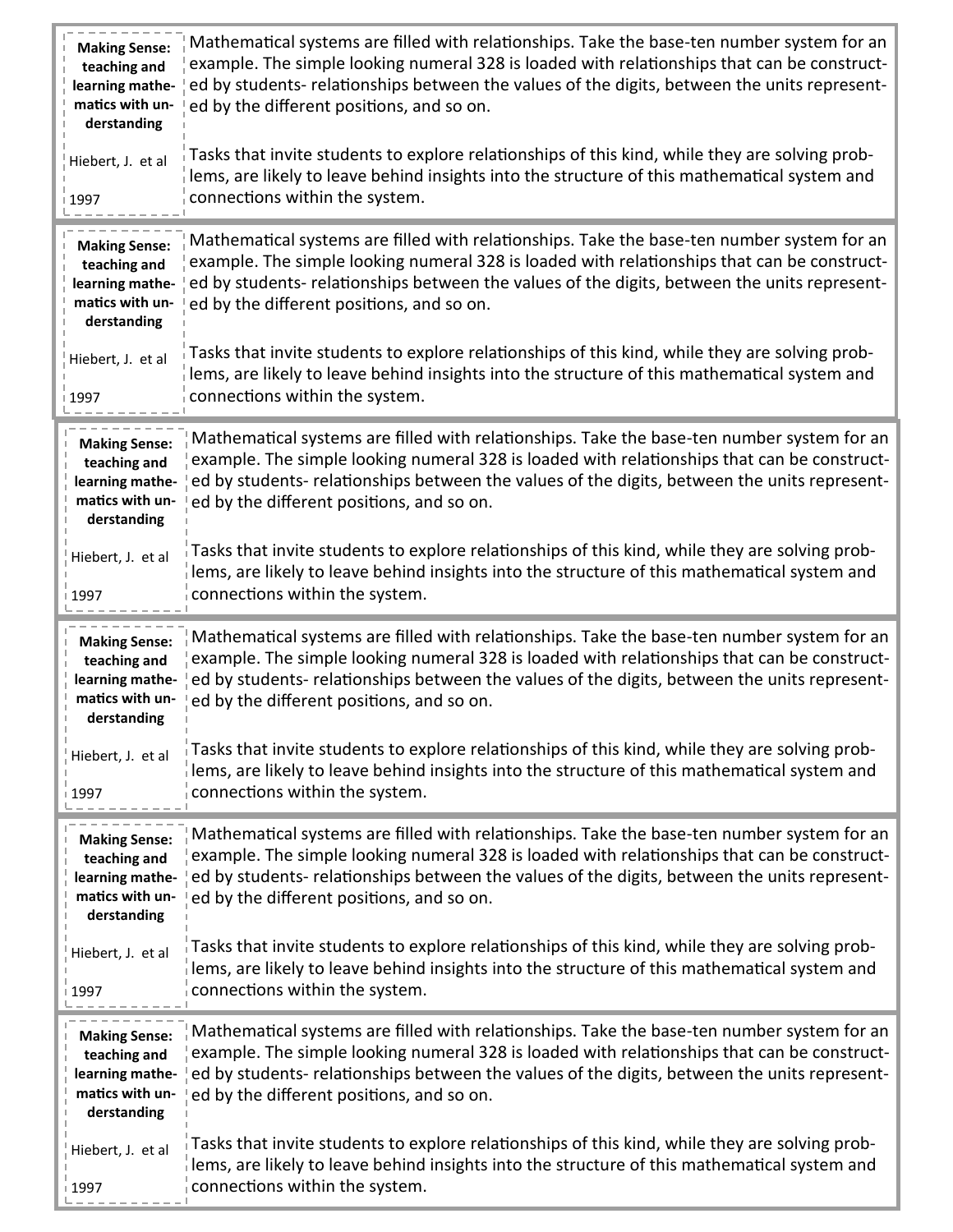| How We Think<br>Dewey, John.<br>1933        | Understanding is the result of facts acquiring meaning for the learner: "To grasp the mean-<br>ing of a thing, an event, or a situation is to see it in its relations to other things: to see how it<br>operates or functions, what consequences follow from it, what causes it, what uses it can be<br>put to. In contrast, what we have called the brut thing, the thing without meaning to us, is<br>something whose relations are not grasped."<br>"The relation of means-consequence is the center and heart of all understanding." (p. 137,<br>146). |
|---------------------------------------------|------------------------------------------------------------------------------------------------------------------------------------------------------------------------------------------------------------------------------------------------------------------------------------------------------------------------------------------------------------------------------------------------------------------------------------------------------------------------------------------------------------------------------------------------------------|
| How We Think<br>Dewey, John.<br>1933        | Understanding is the result of facts acquiring meaning for the learner: "To grasp the mean-<br>ing of a thing, an event, or a situation is to see it in its relations to other things: to see how it<br>operates or functions, what consequences follow from it, what causes it, what uses it can be<br>put to. In contrast, what we have called the brut thing, the thing without meaning to us, is<br>something whose relations are not grasped."<br>"The relation of means-consequence is the center and heart of all understanding." (p. 137,<br>146). |
| <b>How We Think</b><br>Dewey, John.<br>1933 | Understanding is the result of facts acquiring meaning for the learner: "To grasp the mean-<br>ing of a thing, an event, or a situation is to see it in its relations to other things: to see how it<br>operates or functions, what consequences follow from it, what causes it, what uses it can be<br>put to. In contrast, what we have called the brut thing, the thing without meaning to us, is<br>something whose relations are not grasped."<br>"The relation of means-consequence is the center and heart of all understanding." (p. 137,<br>146). |
| <b>How We Think</b><br>Dewey, John.<br>1933 | Understanding is the result of facts acquiring meaning for the learner: "To grasp the mean-<br>ing of a thing, an event, or a situation is to see it in its relations to other things: to see how it<br>operates or functions, what consequences follow from it, what causes it, what uses it can be<br>put to. In contrast, what we have called the brut thing, the thing without meaning to us, is<br>something whose relations are not grasped."<br>"The relation of means-consequence is the center and heart of all understanding." (p. 137,<br>146). |
| <b>How We Think</b><br>Dewey, John.<br>1933 | Understanding is the result of facts acquiring meaning for the learner: "To grasp the mean-<br>ing of a thing, an event, or a situation is to see it in its relations to other things: to see how it<br>operates or functions, what consequences follow from it, what causes it, what uses it can be<br>put to. In contrast, what we have called the brut thing, the thing without meaning to us, is<br>something whose relations are not grasped."<br>"The relation of means-consequence is the center and heart of all understanding." (p. 137,<br>146). |
| <b>How We Think</b><br>Dewey, John.<br>1933 | Understanding is the result of facts acquiring meaning for the learner: "To grasp the mean-<br>ing of a thing, an event, or a situation is to see it in its relations to other things: to see how it<br>operates or functions, what consequences follow from it, what causes it, what uses it can be<br>put to. In contrast, what we have called the brut thing, the thing without meaning to us, is<br>something whose relations are not grasped."<br>"The relation of means-consequence is the center and heart of all understanding." (p. 137,<br>146). |

л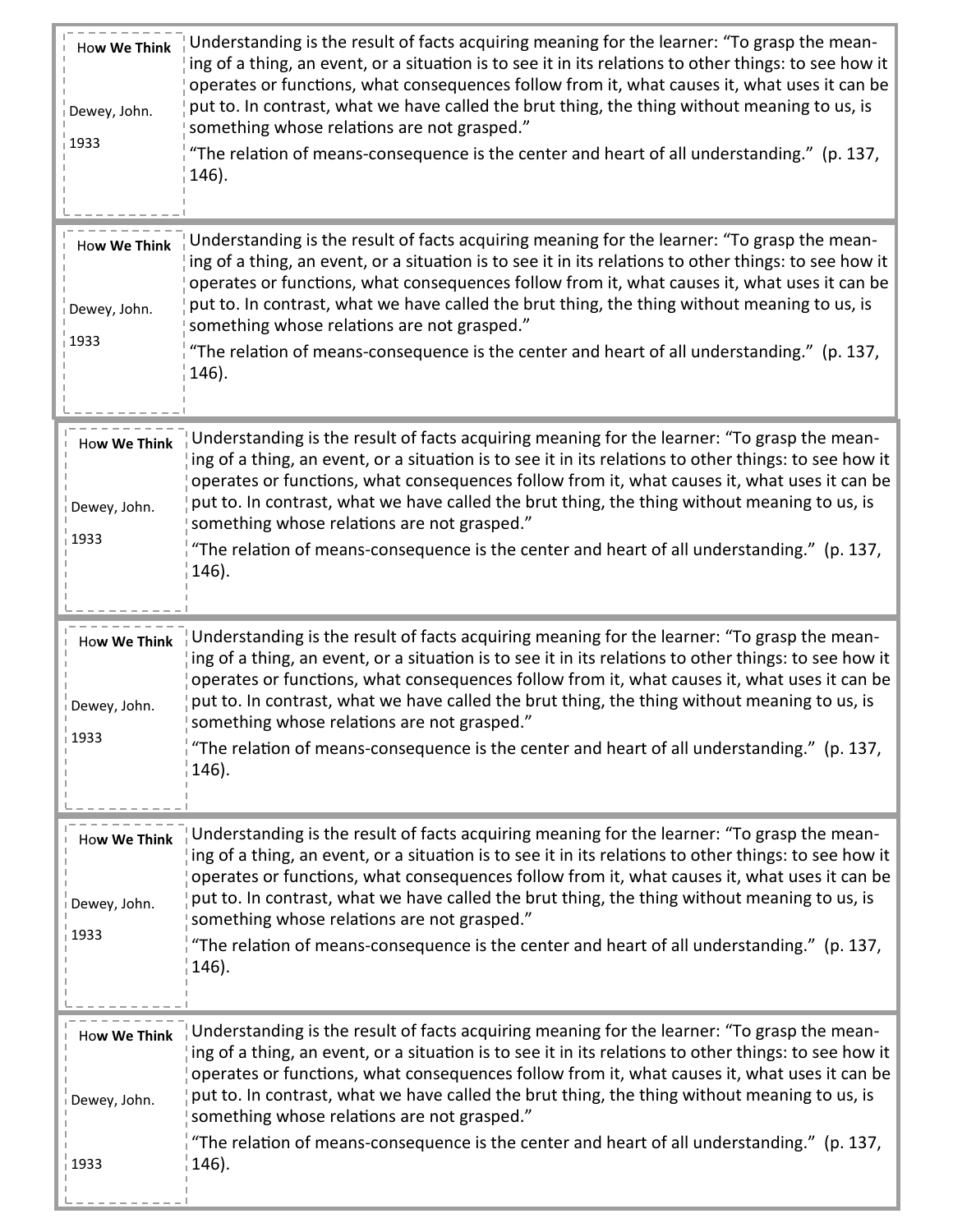| Procedural<br><b>Fluency in</b><br><b>Mathematics</b><br>A Position of the<br><b>National Council</b><br>of Teachers of<br>Mathematics<br><b>July 2014</b> | To develop procedural fluency, students need experience in integrating con-<br>cepts and procedures and building on familiar procedures as they create their<br>own informal strategies and procedures. Students need opportunities to justify<br>both informal strategies and commonly used procedures mathematically, to<br>support and justify their choices of appropriate procedures, and to strengthen<br>their understanding and skill through distributed practice.        |
|------------------------------------------------------------------------------------------------------------------------------------------------------------|------------------------------------------------------------------------------------------------------------------------------------------------------------------------------------------------------------------------------------------------------------------------------------------------------------------------------------------------------------------------------------------------------------------------------------------------------------------------------------|
| Procedural<br><b>Fluency in</b><br><b>Mathematics</b><br>A Position of the<br><b>National Council</b><br>of Teachers of<br>Mathematics<br><b>July 2014</b> | To develop procedural fluency, students need experience in integrating con-<br>cepts and procedures and building on familiar procedures as they create their<br>own informal strategies and procedures. Students need opportunities to justify<br>both informal strategies and commonly used procedures mathematically, to<br>support and justify their choices of appropriate procedures, and to strengthen<br>their understanding and skill through distributed practice.        |
| Procedural<br><b>Fluency in</b><br><b>Mathematics</b><br>A Position of the<br><b>National Council</b><br>of Teachers of<br>Mathematics<br>Uuly 2014        | To develop procedural fluency, students need experience in integrating con-<br>cepts and procedures and building on familiar procedures as they create their<br>own informal strategies and procedures. Students need opportunities to justify<br>both informal strategies and commonly used procedures mathematically, to<br>support and justify their choices of appropriate procedures, and to strengthen<br>their understanding and skill through distributed practice.        |
|                                                                                                                                                            |                                                                                                                                                                                                                                                                                                                                                                                                                                                                                    |
| Procedural<br><b>Fluency in</b><br><b>Mathematics</b><br>A Position of the<br><b>National Council</b><br>of Teachers of<br>Mathematics<br>July 2014        | To develop procedural fluency, students need experience in integrating con-<br>cepts and procedures and building on familiar procedures as they create their<br>own informal strategies and procedures. Students need opportunities to justify<br>both informal strategies and commonly used procedures mathematically, to<br>support and justify their choices of appropriate procedures, and to strengthen<br>their understanding and skill through distributed practice.        |
| Procedural<br><b>Fluency in</b><br><b>Mathematics</b><br>A Position of the<br><b>National Council</b><br>of Teachers of<br>Mathematics<br><b>July 2014</b> | To develop procedural fluency, students need experience in <b>integrating con-</b><br>cepts and procedures and building on familiar procedures as they create their<br>own informal strategies and procedures. Students need opportunities to justify<br>both informal strategies and commonly used procedures mathematically, to<br>support and justify their choices of appropriate procedures, and to strengthen<br>their understanding and skill through distributed practice. |